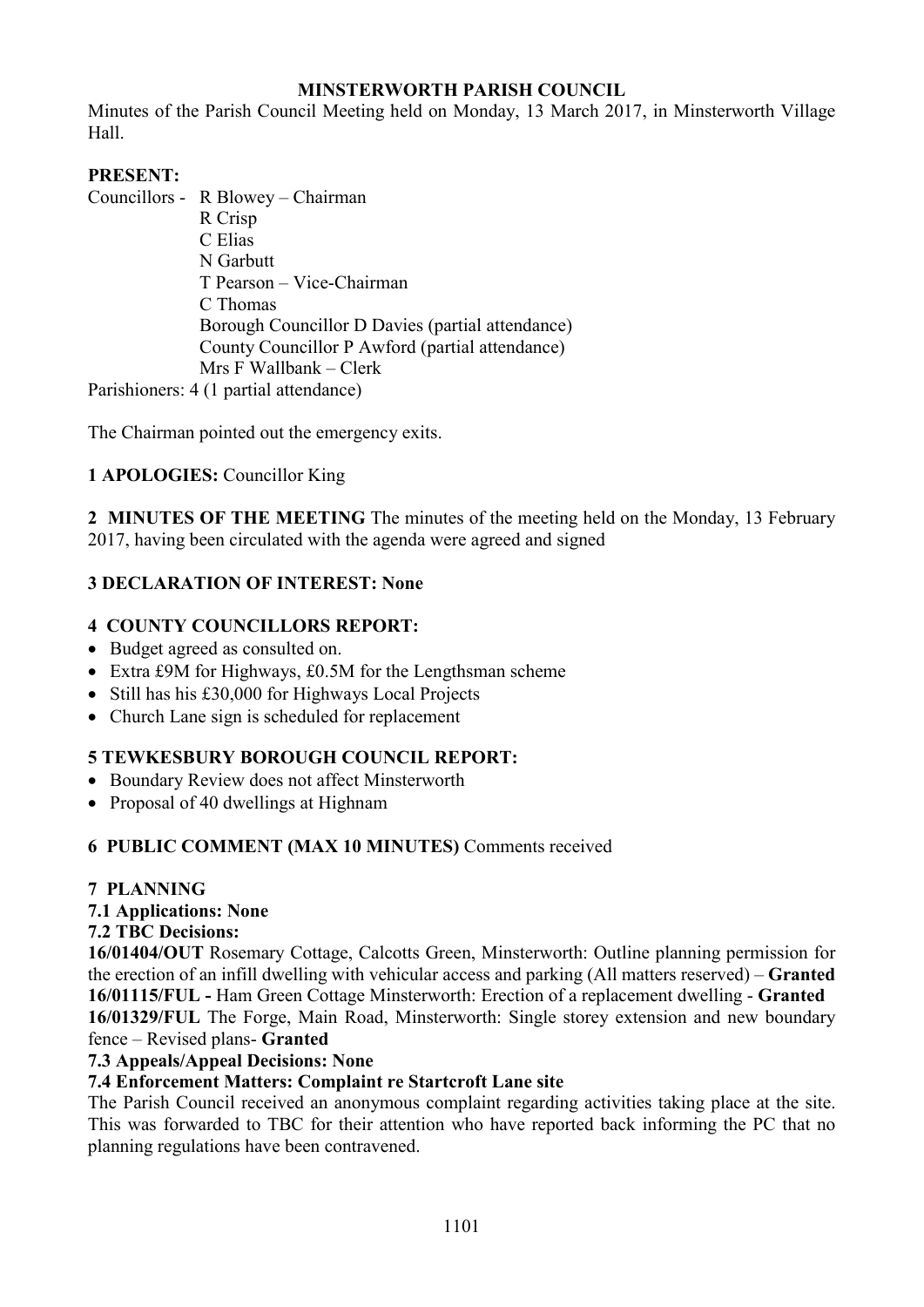| 8.1 Accounts for payment and receipts: |                   |                                                                                                                                                                                                              |
|----------------------------------------|-------------------|--------------------------------------------------------------------------------------------------------------------------------------------------------------------------------------------------------------|
| 358.54                                 |                   | Cheque No: $101403$                                                                                                                                                                                          |
|                                        |                   |                                                                                                                                                                                                              |
|                                        | 36.00             | Cheque No: $101404$                                                                                                                                                                                          |
|                                        | 80.17             | Cheque No: $101405$                                                                                                                                                                                          |
| Minsterworth Village Hall: Meeting     | 28.60             | Cheque No: $101406$                                                                                                                                                                                          |
|                                        | 28.78             | Cheque No: 101407                                                                                                                                                                                            |
|                                        | 105.84<br>£601.93 | Cheque No: $101408$                                                                                                                                                                                          |
|                                        | 50.88             |                                                                                                                                                                                                              |
|                                        | 450.00<br>£500.88 |                                                                                                                                                                                                              |
|                                        |                   |                                                                                                                                                                                                              |
| 358.54                                 |                   |                                                                                                                                                                                                              |
|                                        |                   | Cheque No: 101409                                                                                                                                                                                            |
|                                        | 36.00             | Cheque No: 101410                                                                                                                                                                                            |
| Minsterworth Village Hall: Meeting     | 28.60             | Cheque No: 101411                                                                                                                                                                                            |
|                                        | 109.05<br>£496.19 | Cheque No: $101412$                                                                                                                                                                                          |
|                                        | 36.00<br>36.00    | 322.54<br>Mr R Crisp – reimbursement of materials required<br>Mr T Pearson – reimbursement of postage costs<br>322.54<br>8.2 Financial Statement for the month ended February 2017 was circulated via email. |

### **9 MATTERS ARISING:**

#### **9.1 Highway Matters:**

**VASS**: Councillor Pearson had spoken with Westcotec and had received some guidance and costings. Westcotec are of the opinion that VASS are more beneficial in a 30mph area. A discussion took place on whether the PC should proceed with the sign and it was agreed that the following needs to be confirmed:

- 1. When the grant runs out?
- 2. Confirm how much the grant is for?
- 3. Conditions of use?
- 4. Who will move it?

**Central islands**: **40mph limit** –No further update waiting to hear back from Counillor Awford regarding the use of 106 money.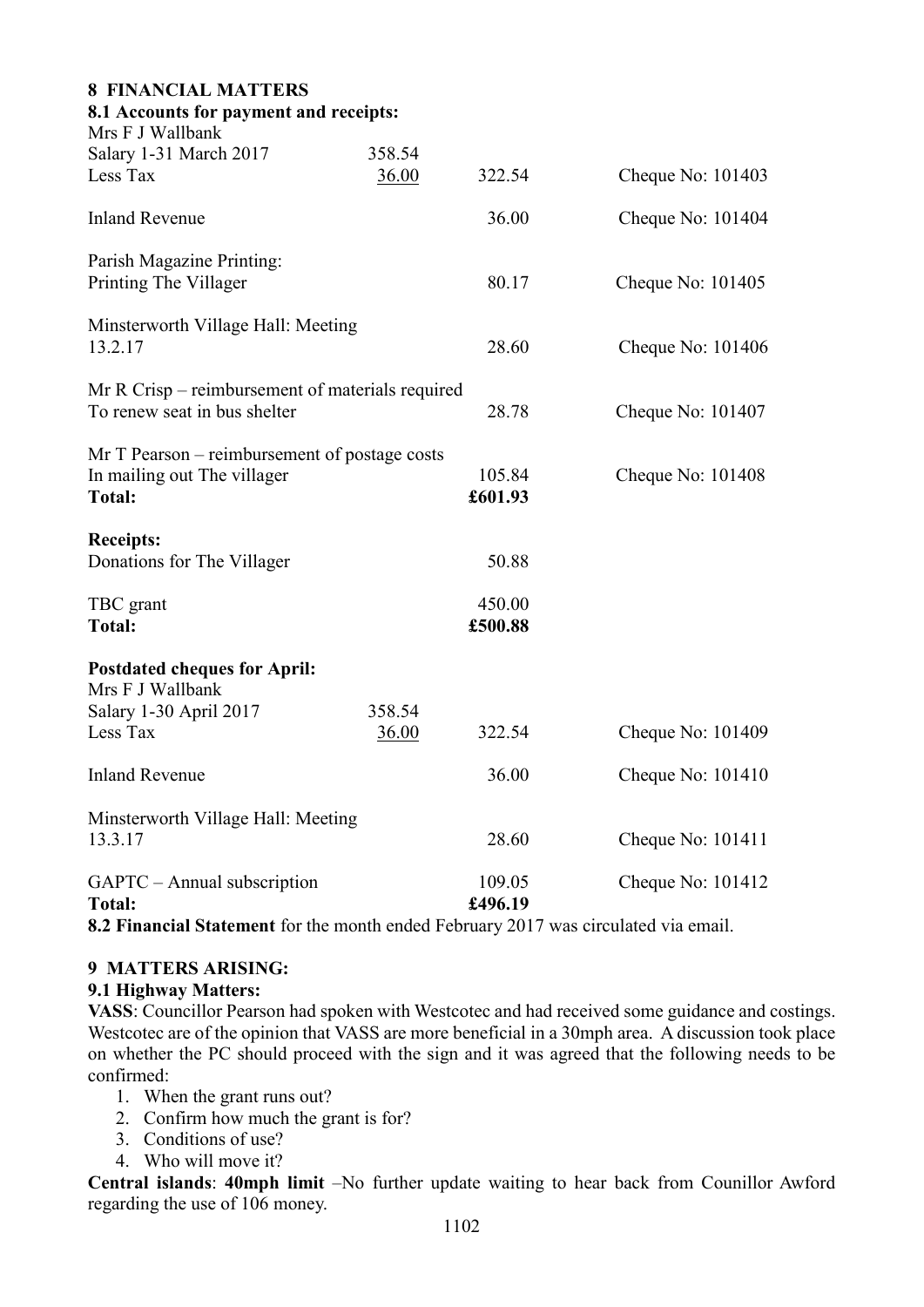**Calcotts Green filling the depression:** Plastic has been delivered by Glos Highways. It was agreed that the PC should consult with the EA and IDB before carrying out the works to ensure that they were agreeable. Clerk to email both.

**A48:** There are areas of the road that are in a desperate need of repair.

**Road Signs**: Signs for Oakle Street and Church Lane were missing & Borough Councillor Davies said he would report the defective signs to TBC**.** 

**9.2 Affordable Housing Scheme:** Matters are moving very slowly forward between the Village Hall Committee and the landowner. Charities Commission has still not responded to the VHC.

**9.3 Service Village Forum**: No further update.

**9.4 Village Green:** The Chairman reported that the PC had applied for a grant to cover the cost of the additional works required and will hear whether successful in April

**9.5 Flood Resilience:** The storage unit is due to be installed at the Village Hall on the 27 March. Village Hall are paying for the base to be laid. Apparently the strong box has to be bolted down onto a concrete plinth and the storage unit will not have this. At this point Councillor Elias read out a statement from the Village Hall Committee requesting that the Parish Council contributes £957 towards the costs involved in providing the storage unit. A lengthy discussion took place on how the Village Hall Committee is not using their resilience grant in the manner it was meant for especially as no resilience can be stored in the building. The Councillors took a vote whether they were in favour of paying £957 towards the costs involved in erecting the building and it was unanimously agreed that the Councillors were against the proposal. Councillor Elias refrained from taking part in the vote.

**9.6 Broadband**: Councillor Pearson reported that he had met with John Francis from Churcham PC and in this month's Villager Villagers are being encouraged to record their speeds on a mapping system.

## **9.7 Report from Village Hall Representative:**

- VHC recognised how well opening the Hall on a Saturday in January was received
- VHC are requesting a copy of the check list for civil evictions. Clerk to send to Chairman.
- VHC have had lengthy discussion on the future of the VH due to the physical, financial and social state of the VH.

**9.8 Severn Bores 2017:** Councillors went through the Bores scheduled for the year and was agreed to hire a toilet for the Bores May and August [25-29 May & 21-24 August].

**9.9 Footpath EMW17 Hygrove Lane- Obstruction:** The Chairman reported that Suzanne Hopes had informed him that she had contacted the landowner.

**9.10 TBC: Electoral review of Tewkesbury: Warding Arrangements:** This does not affect Minsterworth.

**9.11 Annual Parish Meeting:** It was agreed that Councillor Thomas would ask the new head of the school if she would like to come along and introduce herself. Councillors Thomas and Crisp agreed to prepare the refreshments. Clerk to get 210 copies of the APA leaflet ready for circulation with the April issue of The Villager.

## **10 CORRESPONDENCE:**

**10.1 GAPTC – Housing White Paper** It was agreed that this document was far too lengthy to discuss at the meeting so a separate meeting would be held to go through the 35 questions.

## **Any Other Correspondence:**

**JCS Proposed Main Modifications:** Consultation period 27 February to 10 April various consultations events around the County during March and April. It was agreed that MPC would send in a response.

**TBC Recycling:** Julie Davies' email had been circulated to the Councillors and it was unanimously agreed that the blue bags should be delivered by the refuse collectors when emptying the bins. Clerk to email Julie Davies.

**Police Commissioner Event Thursday 30 March 6pm:** The Chairman said he would attend.